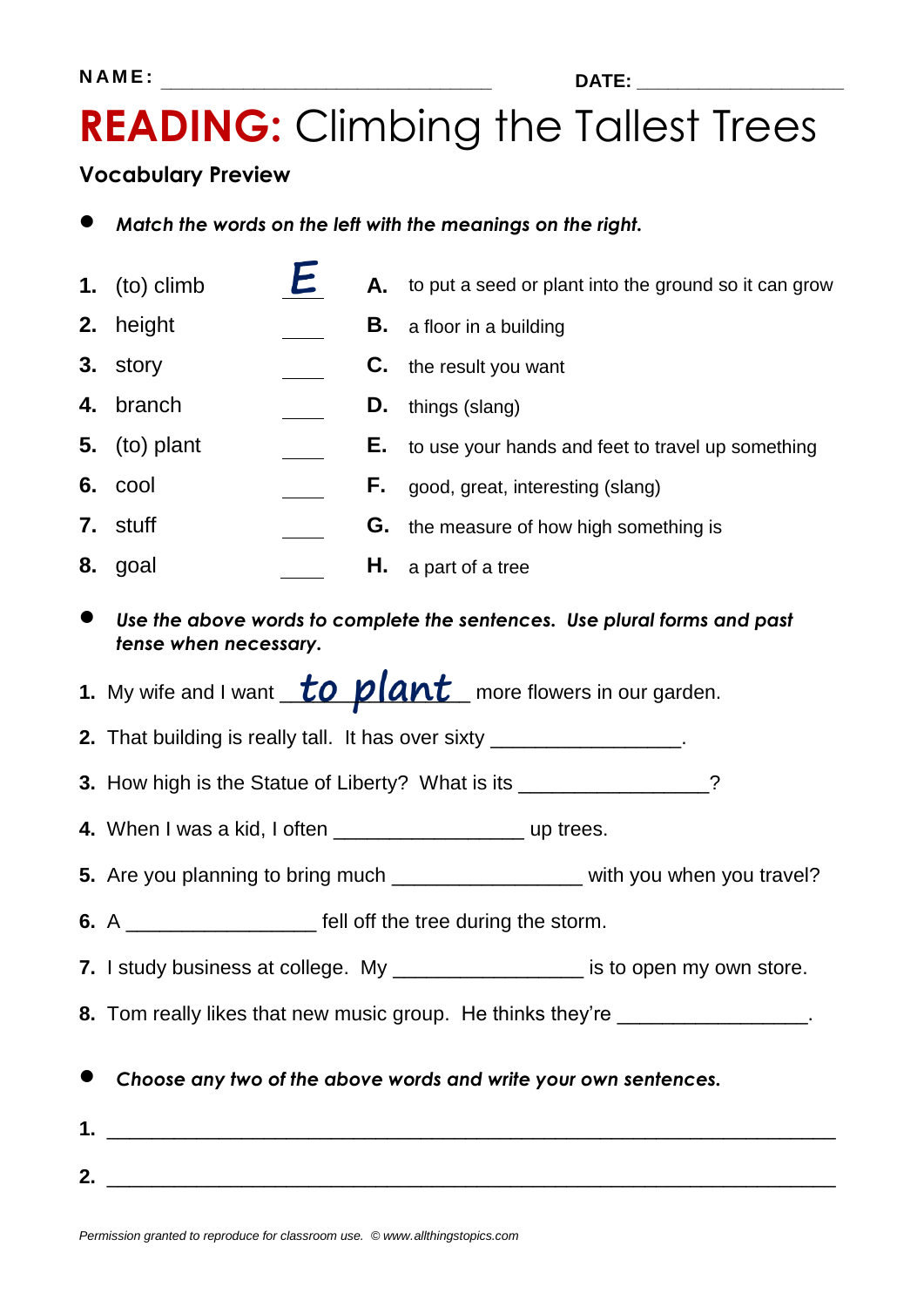**N A M E : \_\_\_\_\_\_\_\_\_\_\_\_\_\_\_\_\_\_\_\_\_\_\_\_\_\_\_\_\_\_\_\_ DATE: \_\_\_\_\_\_\_\_\_\_\_\_\_\_\_\_\_\_\_\_**

**READING**  Topic: Planet Earth

# Climbing the Tallest Trees



In the summer of 2016, Jake Milarch and a small group of tree climbers traveled to California to **climb<sup>1</sup>** some trees. That doesn't sound very interesting – until you find out that some of the trees are the tallest trees in the world. Some of them are 300 feet tall (91 meters), which is about the same **height<sup>2</sup>** as a thirty-**story<sup>3</sup>** building. They are also some of the oldest trees in the world. Many of the trees are hundreds of years old, and some are even two or three thousand years old! Why are these people climbing the trees? They are climbing them because already 95% of these trees (called 'coast redwood' trees) have been cut down, so they want to save them. After the climbers get near the top of the trees, they take small pieces from the youngest **branches<sup>4</sup>** to **plant<sup>5</sup>** new trees. Jake Milarch says that, "everybody's a little afraid of heights but it's pretty safe, and once you're up there, there's a lot of **cool<sup>6</sup> stuff<sup>7</sup>** – stuff other people will never get a chance to see." Their **goal<sup>8</sup>** is to plant hundreds, perhaps thousands, of new trees. In March 2016, the group even planted 40 of the baby coast redwood trees in England.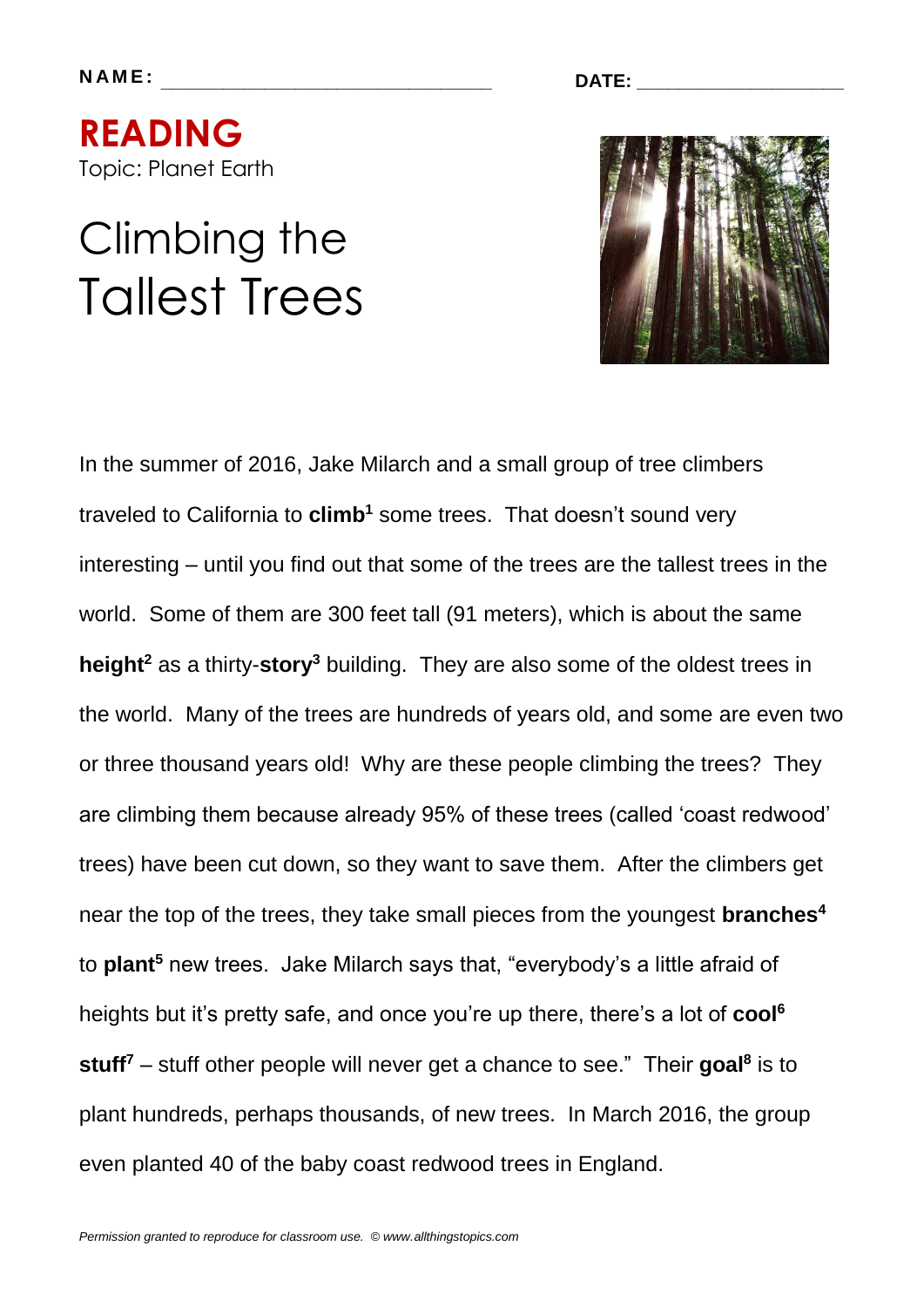### **READING Grammar Practice**  Climbing the Tallest Trees



In the summer of 2016, Jake Milarch and a small group of tree climbers **(1)\_\_\_\_\_** to California to climb some trees. That **(2)\_\_\_\_\_** sound very interesting – until you find out that some of the trees are the tallest trees in the world. Some of **(3)\_\_\_\_\_** are 300 feet tall (91 meters), which is about the same height as a thirty-story building. They are also some of the **(4)\_\_\_\_\_** trees in the world. Many of the trees are hundreds of years old, and some **(5)\_\_\_\_\_** even two or three thousand years old! Why are **(6)\_\_\_\_\_** people climbing the trees? They are climbing them because already 95% of these trees (called 'coast redwood' trees) have been cut down, so they **(7)\_\_\_\_\_** to save them. After the **(8)\_\_\_\_\_** get near the top of the trees, they take small pieces from the youngest branches to plant new trees. Jake Milarch says that, "everybody's a little afraid of heights **(9)\_\_\_\_\_** it's pretty safe, and once you're up **(10)\_\_\_\_\_**, there's a lot of cool stuff – stuff other people will never get a chance to **(11)\_\_\_\_\_**." Their goal is to plant hundreds, perhaps thousands, of new trees. In March 2016, the group even **(12)** 40 of the baby coast redwood trees in England.

| 1.            | 5.          | 9.          |
|---------------|-------------|-------------|
| (A) travels   | $(A)$ is    | $(A)$ and   |
| (B) travelled | (B) are     | (B) so      |
| (C) travel    | (C) have    | $(C)$ but   |
| 2.            | 6.          | 10.         |
| $(A)$ isn't   | $(A)$ this  | (A) they're |
| $(B)$ don't   | (B) these   | (B) their   |
| (C) doesn't   | $(C)$ them  | (C) there   |
|               |             |             |
| 3.            | 7.          | 11.         |
| (A) them      | (A) want    | (A) sees    |
| (B) they      | (B) wants   | (B) see     |
| (C) they're   | (C) wanting | $(C)$ saw   |

*Permission granted to reproduce for classroom use. © www.allthingstopics.com*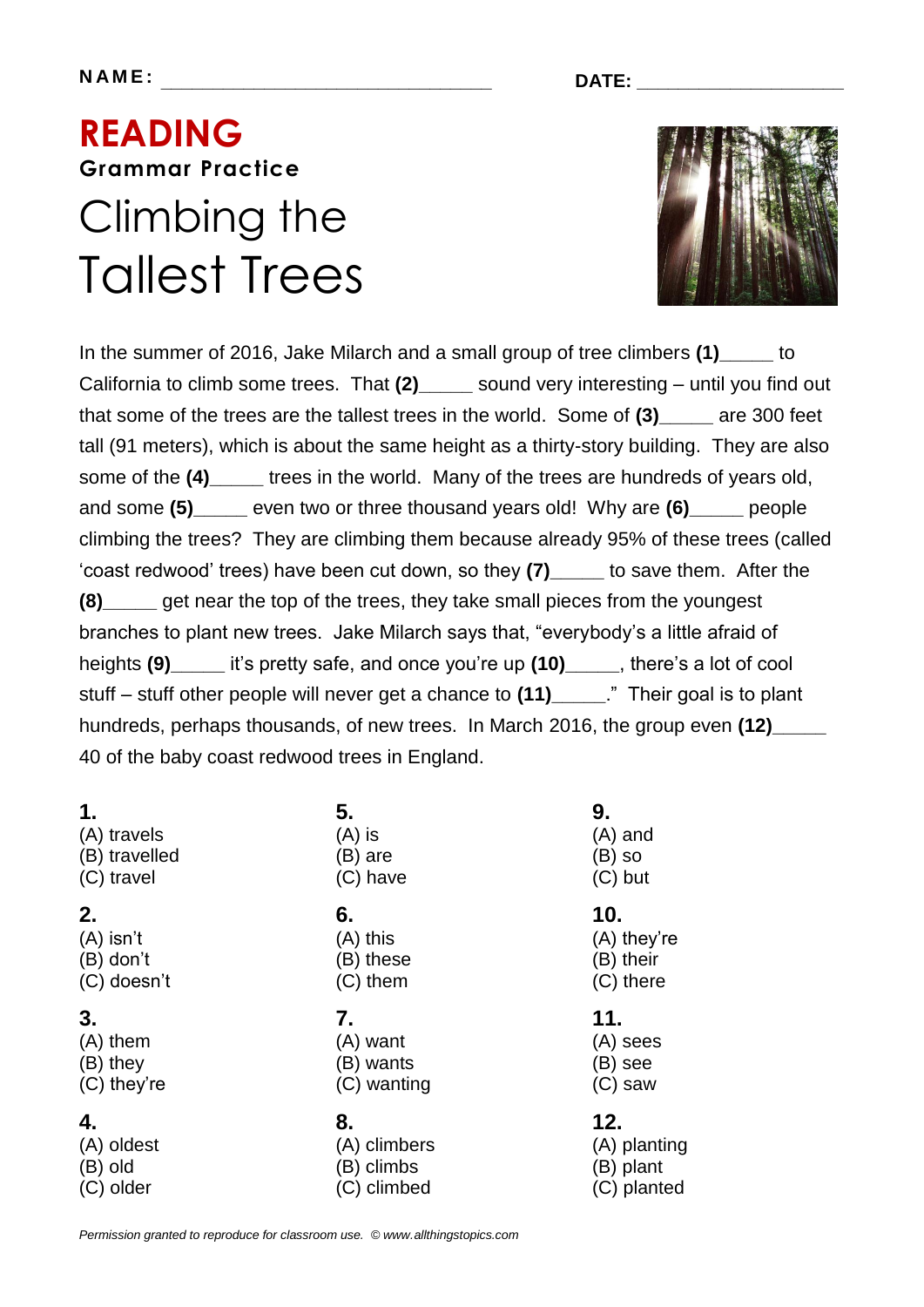## **READING:** Climbing the Tallest Trees

### **How Much Do You Understand?**

- *According to the article, write 'T' (True) or 'F' (False) next to each statement.*
- **1.** The article is about why some trees can live for a long time.
- **2.** The article says the climbers first practiced by climbing up tall buildings.
- **3.** Some of the trees are thousands of years old.
- **4.** The climbers want to cut down the trees.
- **5.** There are very few coast redwood trees left.
- **6.** Jake Milarch says that it's safe to climb the trees.

#### **Discuss**

- *Discuss the following questions with your classmates.*
- **1.** Did you ever climb trees when you were a child? Why? / Why not?
- **2.** Would you like to climb the tallest trees in the world? Why? / Why not?
- **3.** "It's important to save trees." Do you agree or disagree? Why?

#### **Write**

 *Choose one of the above discussion questions. Write a short paragraph to answer it.*

\_\_\_\_\_\_\_\_\_\_\_\_\_\_\_\_\_\_\_\_\_\_\_\_\_\_\_\_\_\_\_\_\_\_\_\_\_\_\_\_\_\_\_\_\_\_\_\_\_\_\_\_\_\_\_\_\_\_\_\_\_\_\_

\_\_\_\_\_\_\_\_\_\_\_\_\_\_\_\_\_\_\_\_\_\_\_\_\_\_\_\_\_\_\_\_\_\_\_\_\_\_\_\_\_\_\_\_\_\_\_\_\_\_\_\_\_\_\_\_\_\_\_\_\_\_\_

\_\_\_\_\_\_\_\_\_\_\_\_\_\_\_\_\_\_\_\_\_\_\_\_\_\_\_\_\_\_\_\_\_\_\_\_\_\_\_\_\_\_\_\_\_\_\_\_\_\_\_\_\_\_\_\_\_\_\_\_\_\_\_

\_\_\_\_\_\_\_\_\_\_\_\_\_\_\_\_\_\_\_\_\_\_\_\_\_\_\_\_\_\_\_\_\_\_\_\_\_\_\_\_\_\_\_\_\_\_\_\_\_\_\_\_\_\_\_\_\_\_\_\_\_\_\_

\_\_\_\_\_\_\_\_\_\_\_\_\_\_\_\_\_\_\_\_\_\_\_\_\_\_\_\_\_\_\_\_\_\_\_\_\_\_\_\_\_\_\_\_\_\_\_\_\_\_\_\_\_\_\_\_\_\_\_\_\_\_\_

\_\_\_\_\_\_\_\_\_\_\_\_\_\_\_\_\_\_\_\_\_\_\_\_\_\_\_\_\_\_\_\_\_\_\_\_\_\_\_\_\_\_\_\_\_\_\_\_\_\_\_\_\_\_\_\_\_\_\_\_\_\_\_

\_\_\_\_\_\_\_\_\_\_\_\_\_\_\_\_\_\_\_\_\_\_\_\_\_\_\_\_\_\_\_\_\_\_\_\_\_\_\_\_\_\_\_\_\_\_\_\_\_\_\_\_\_\_\_\_\_\_\_\_\_\_\_

\_\_\_\_\_\_\_\_\_\_\_\_\_\_\_\_\_\_\_\_\_\_\_\_\_\_\_\_\_\_\_\_\_\_\_\_\_\_\_\_\_\_\_\_\_\_\_\_\_\_\_\_\_\_\_\_\_\_\_\_\_\_\_

*Permission granted to reproduce for classroom use. © www.allthingstopics.com*